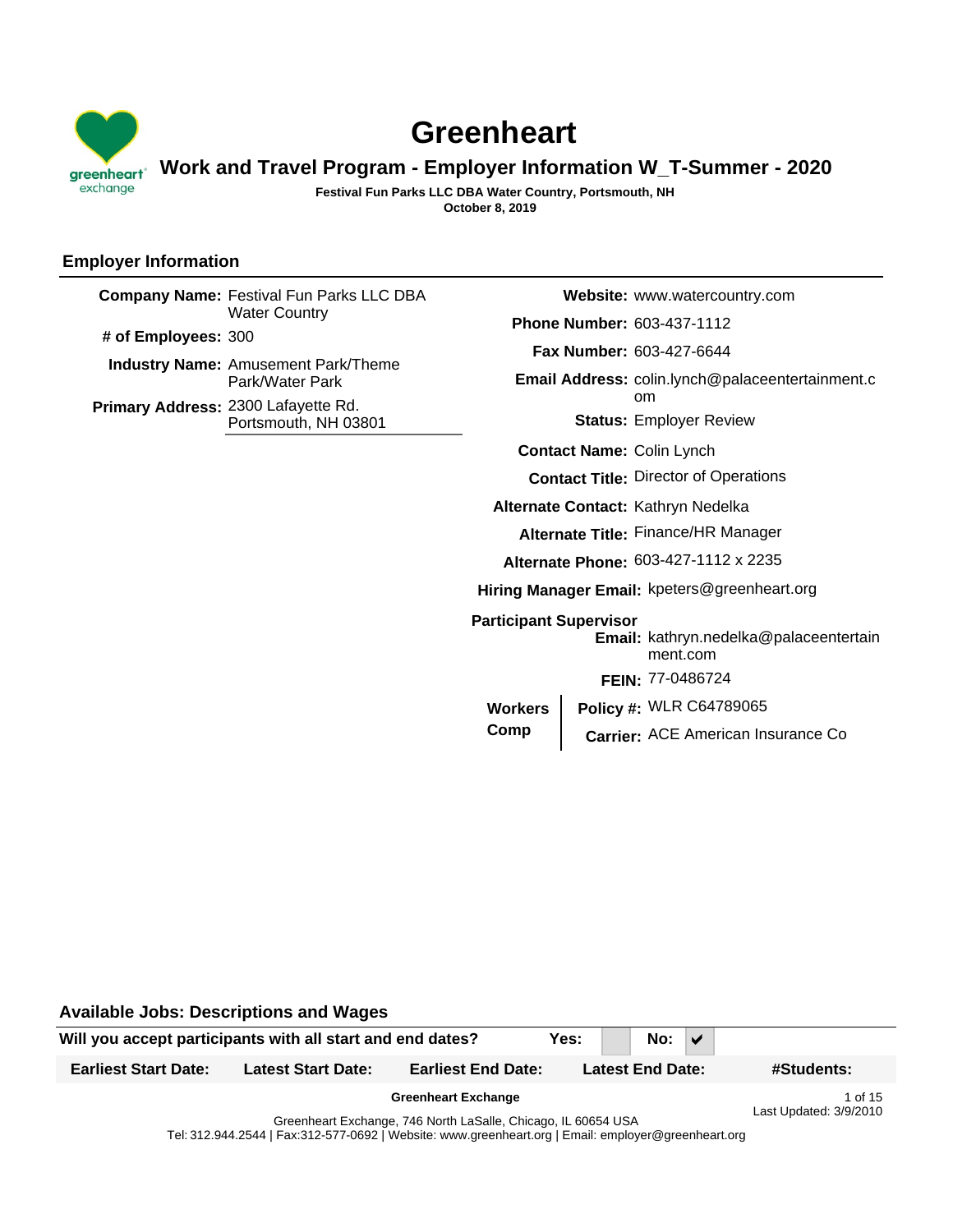|                                                                                                                                                                                                                                                                                                                                                                                                                                                                                                                                                                                                                                                                                                                                                                                                                                                                                                                                                                                                                                                                                 |                                                                         | Festival Fun Parks LLC DBA Water Country, Portsmouth, NH |  |                                   |            |           |    |                                                                                                                                                                                                                                                                                                        |  |  |
|---------------------------------------------------------------------------------------------------------------------------------------------------------------------------------------------------------------------------------------------------------------------------------------------------------------------------------------------------------------------------------------------------------------------------------------------------------------------------------------------------------------------------------------------------------------------------------------------------------------------------------------------------------------------------------------------------------------------------------------------------------------------------------------------------------------------------------------------------------------------------------------------------------------------------------------------------------------------------------------------------------------------------------------------------------------------------------|-------------------------------------------------------------------------|----------------------------------------------------------|--|-----------------------------------|------------|-----------|----|--------------------------------------------------------------------------------------------------------------------------------------------------------------------------------------------------------------------------------------------------------------------------------------------------------|--|--|
| 5/18/2020                                                                                                                                                                                                                                                                                                                                                                                                                                                                                                                                                                                                                                                                                                                                                                                                                                                                                                                                                                                                                                                                       | 6/19/2020                                                               | <b>October 8, 2019</b><br>8/15/2020                      |  |                                   |            | 9/11/2020 |    | 100                                                                                                                                                                                                                                                                                                    |  |  |
|                                                                                                                                                                                                                                                                                                                                                                                                                                                                                                                                                                                                                                                                                                                                                                                                                                                                                                                                                                                                                                                                                 | Hours: Average hours/week: 32                                           |                                                          |  | Average number of 6<br>days/week: |            |           |    |                                                                                                                                                                                                                                                                                                        |  |  |
| Pay Range:                                                                                                                                                                                                                                                                                                                                                                                                                                                                                                                                                                                                                                                                                                                                                                                                                                                                                                                                                                                                                                                                      |                                                                         | High: \$12.00/per hour                                   |  |                                   |            |           |    | Low: \$10.25/per hour                                                                                                                                                                                                                                                                                  |  |  |
| Overtime:                                                                                                                                                                                                                                                                                                                                                                                                                                                                                                                                                                                                                                                                                                                                                                                                                                                                                                                                                                                                                                                                       | Overtime available: Sometimes                                           |                                                          |  |                                   |            |           |    | Overtime hourly rate: 1.5x regular wage                                                                                                                                                                                                                                                                |  |  |
|                                                                                                                                                                                                                                                                                                                                                                                                                                                                                                                                                                                                                                                                                                                                                                                                                                                                                                                                                                                                                                                                                 | <b>Meals:</b> Are Meals Provided?: Yes                                  |                                                          |  |                                   |            |           |    | Explain: Participants should<br>expect to pay roughly<br>\$3.00-\$5.00 for lunch at<br>the employee window.<br>This is a discounted price<br>for employees.<br>Participants may also<br>bring their own lunch as<br>Water Country provides a<br>fridge and microwave in<br>the employee break<br>area. |  |  |
| English:                                                                                                                                                                                                                                                                                                                                                                                                                                                                                                                                                                                                                                                                                                                                                                                                                                                                                                                                                                                                                                                                        | Level requirement: Great                                                |                                                          |  |                                   |            |           |    |                                                                                                                                                                                                                                                                                                        |  |  |
|                                                                                                                                                                                                                                                                                                                                                                                                                                                                                                                                                                                                                                                                                                                                                                                                                                                                                                                                                                                                                                                                                 | In what month(s) can participants<br>expect to receive the most hours?  | July, August                                             |  |                                   |            |           |    |                                                                                                                                                                                                                                                                                                        |  |  |
|                                                                                                                                                                                                                                                                                                                                                                                                                                                                                                                                                                                                                                                                                                                                                                                                                                                                                                                                                                                                                                                                                 | In what month(s) can participants<br>expect to receive the least hours? | June, September                                          |  |                                   |            |           |    |                                                                                                                                                                                                                                                                                                        |  |  |
| Please Explain: Water Country (the "Park") opens on 6/6/20 and closes on 9/7/20. Limited hours<br>will be available from 5/18/20 until the Park opens, but Participants will need to be<br>present for department training. Participants are not guaranteed full time hours<br>until their completion of the training.<br>32 hours will not be guaranteed prior to the Park opening. Participants should be<br>prepared to not start earning consistent hours until 6/6/20. Participants are<br>recommended to secure any 2nd jobs after arrival, when they are readily available<br>to Participants at the start of the season. Participants can also use this time to<br>travel as long as it does not interfere with department training.<br>An average of 32 hours per week should be available for work after Park opens for<br>the summer season. There may be weeks where Participants have fewer hours<br>but all Participants will average over 32 hours a week for the summer. In the event<br>of bad weather, Water Country cannot guarantee a normal work schedule. |                                                                         |                                                          |  |                                   |            |           |    |                                                                                                                                                                                                                                                                                                        |  |  |
|                                                                                                                                                                                                                                                                                                                                                                                                                                                                                                                                                                                                                                                                                                                                                                                                                                                                                                                                                                                                                                                                                 | How often do you pay employees?                                         |                                                          |  | Weekly                            |            |           |    |                                                                                                                                                                                                                                                                                                        |  |  |
|                                                                                                                                                                                                                                                                                                                                                                                                                                                                                                                                                                                                                                                                                                                                                                                                                                                                                                                                                                                                                                                                                 | Is job training required?                                               |                                                          |  |                                   | Yes        |           | No |                                                                                                                                                                                                                                                                                                        |  |  |
|                                                                                                                                                                                                                                                                                                                                                                                                                                                                                                                                                                                                                                                                                                                                                                                                                                                                                                                                                                                                                                                                                 | If yes, how long is it?                                                 |                                                          |  | details                           |            |           |    | 30 hours- See Additional Hiring Requirements for                                                                                                                                                                                                                                                       |  |  |
|                                                                                                                                                                                                                                                                                                                                                                                                                                                                                                                                                                                                                                                                                                                                                                                                                                                                                                                                                                                                                                                                                 | Are participants paid for training?                                     |                                                          |  | ✔                                 | <b>Yes</b> |           | No |                                                                                                                                                                                                                                                                                                        |  |  |
|                                                                                                                                                                                                                                                                                                                                                                                                                                                                                                                                                                                                                                                                                                                                                                                                                                                                                                                                                                                                                                                                                 | Are you willing to hire couples?                                        |                                                          |  | ✔                                 | Yes        |           | No |                                                                                                                                                                                                                                                                                                        |  |  |
|                                                                                                                                                                                                                                                                                                                                                                                                                                                                                                                                                                                                                                                                                                                                                                                                                                                                                                                                                                                                                                                                                 | Are you willing to hire groups of friends?                              |                                                          |  |                                   | Yes        |           | No |                                                                                                                                                                                                                                                                                                        |  |  |
|                                                                                                                                                                                                                                                                                                                                                                                                                                                                                                                                                                                                                                                                                                                                                                                                                                                                                                                                                                                                                                                                                 | If yes, how many are allowed in the group?                              |                                                          |  | 4                                 |            |           |    |                                                                                                                                                                                                                                                                                                        |  |  |
|                                                                                                                                                                                                                                                                                                                                                                                                                                                                                                                                                                                                                                                                                                                                                                                                                                                                                                                                                                                                                                                                                 | Can participants work a second job?                                     |                                                          |  | ✔                                 | <b>Yes</b> |           | No |                                                                                                                                                                                                                                                                                                        |  |  |

**Greenheart Exchange** 2 of 15

Greenheart Exchange, 746 North LaSalle, Chicago, IL 60654 USA Tel: 312.944.2544 | Fax:312-577-0692 | Website: www.greenheart.org | Email: employer@greenheart.org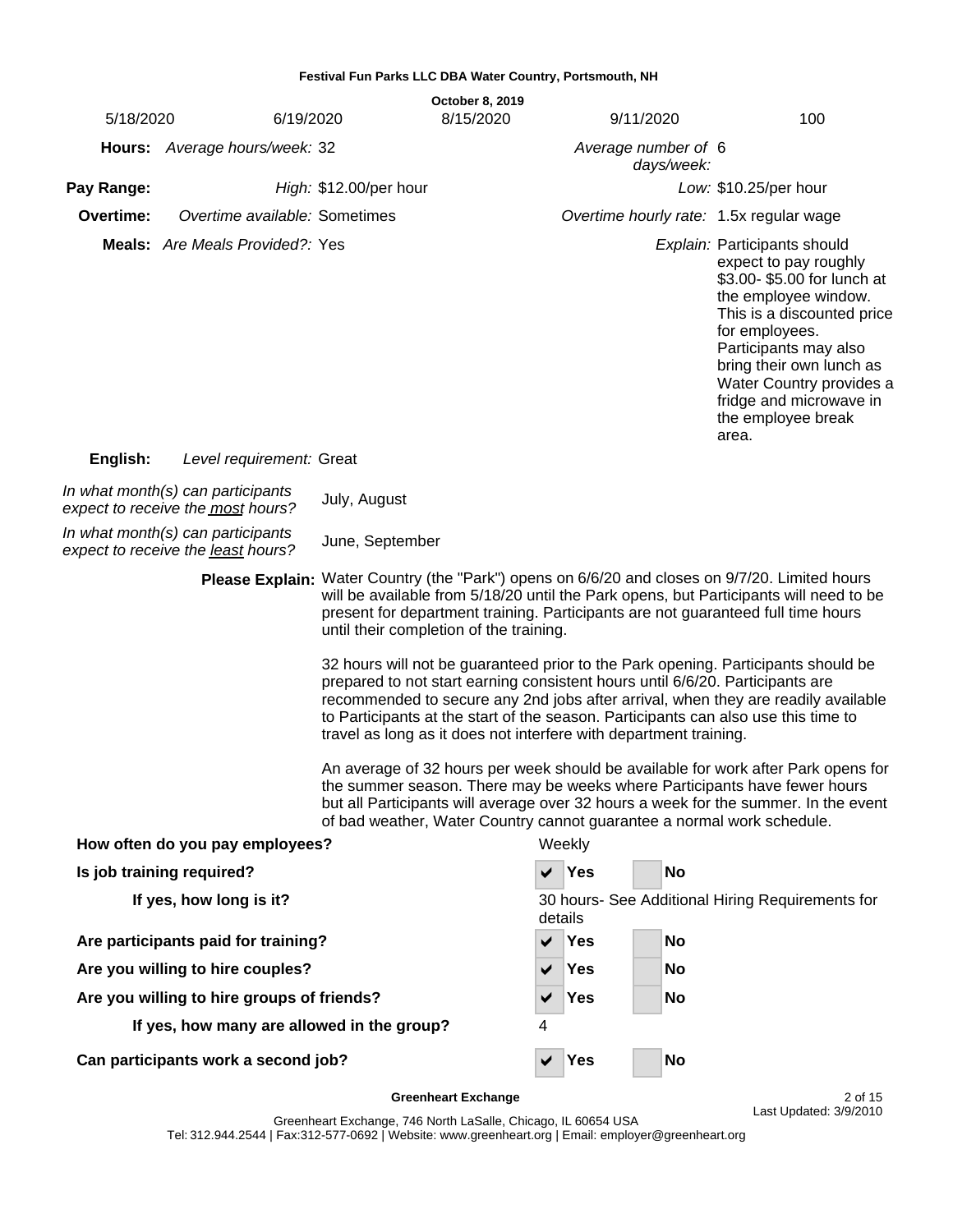**October 8, 2019**

**Do participants complete an additional application form upon | Yes | V arrival?**

Yes  $\vert \vee \vert$  No

**This position will provide you the opportunity to interact with American co-workers, customers, or members of your local community. Remember, it's up to you to make the most of your program!**

| <b>Job Type:</b>            | Lifeguard                                                                                                                                                                                                                                                                                                                                                                                                                                                                                                                                                   |  |  |  |  |  |  |  |  |
|-----------------------------|-------------------------------------------------------------------------------------------------------------------------------------------------------------------------------------------------------------------------------------------------------------------------------------------------------------------------------------------------------------------------------------------------------------------------------------------------------------------------------------------------------------------------------------------------------------|--|--|--|--|--|--|--|--|
| <b>Job Description:</b>     | Participants are responsible for providing a safe environment for guests by enforcing Water<br>Country policies. Participants will also be interacting with guests while dispatching guests on<br>the Parks attractions. Participants are responsible for making sure the attractions are operated<br>according to Water Country policies.                                                                                                                                                                                                                  |  |  |  |  |  |  |  |  |
|                             | <b>Position Requirements:</b><br>Participants must be able to walk and stand for up to 8 hours at a time. Participants must be<br>comfortable being in chlorinated water for long periods of time and must have good swimming<br>skills. All lifeguard positions are outside and exposed to typical New England weather, which<br>may include rain and colder days. It is expected the Participant will be able to handle the<br>climate and work outside. No prior experience or training is needed as the Company will<br>provide all necessary training. |  |  |  |  |  |  |  |  |
|                             | There will be a total of 2 Lifeguard Certification classes held at Water Country. Lifeguards must<br>pass this class in order to have the job. The Company will cover the cost of the class and<br>participants will be paid for the time spent taking the 30-hour Lifeguarding class. If a<br>Participant does not make it in time for a class or fails the class, Water Country cannot<br>guarantee another position.                                                                                                                                     |  |  |  |  |  |  |  |  |
|                             | All Lifeguards will work in Park Services (paid at \$10.25 per hour) until they have completed<br>the course and at other times to earn more hours. During the time they are enrolled in the<br>Lifeguarding class, participants will be paid \$10.25 per hour.                                                                                                                                                                                                                                                                                             |  |  |  |  |  |  |  |  |
|                             | Based on the level of certification acquired, the wage after course completion will be as<br>follows:<br>Slide loader: \$10.50<br>Shallow Water Lifeguard: \$11.00<br>Deep Water Lifeguard: \$12.00                                                                                                                                                                                                                                                                                                                                                         |  |  |  |  |  |  |  |  |
|                             | Park Services duties may include cleaning the pool and surrounding area deck, weed<br>whacking, removing trash, handing out towels to guests, enforcing facility rules, and car<br>parking control. Participants may be cleaning toilets and be using cleaning chemicals.                                                                                                                                                                                                                                                                                   |  |  |  |  |  |  |  |  |
| <b>Internal Job Type:</b>   | Required English level: Great<br>Lifeguard                                                                                                                                                                                                                                                                                                                                                                                                                                                                                                                  |  |  |  |  |  |  |  |  |
| No Students being hired: 75 | Age requirement: None                                                                                                                                                                                                                                                                                                                                                                                                                                                                                                                                       |  |  |  |  |  |  |  |  |
|                             | Wage: \$10.25 to \$12.00/per hour<br>Details:                                                                                                                                                                                                                                                                                                                                                                                                                                                                                                               |  |  |  |  |  |  |  |  |
|                             | <b>Dress Code: Uniform</b>                                                                                                                                                                                                                                                                                                                                                                                                                                                                                                                                  |  |  |  |  |  |  |  |  |
|                             |                                                                                                                                                                                                                                                                                                                                                                                                                                                                                                                                                             |  |  |  |  |  |  |  |  |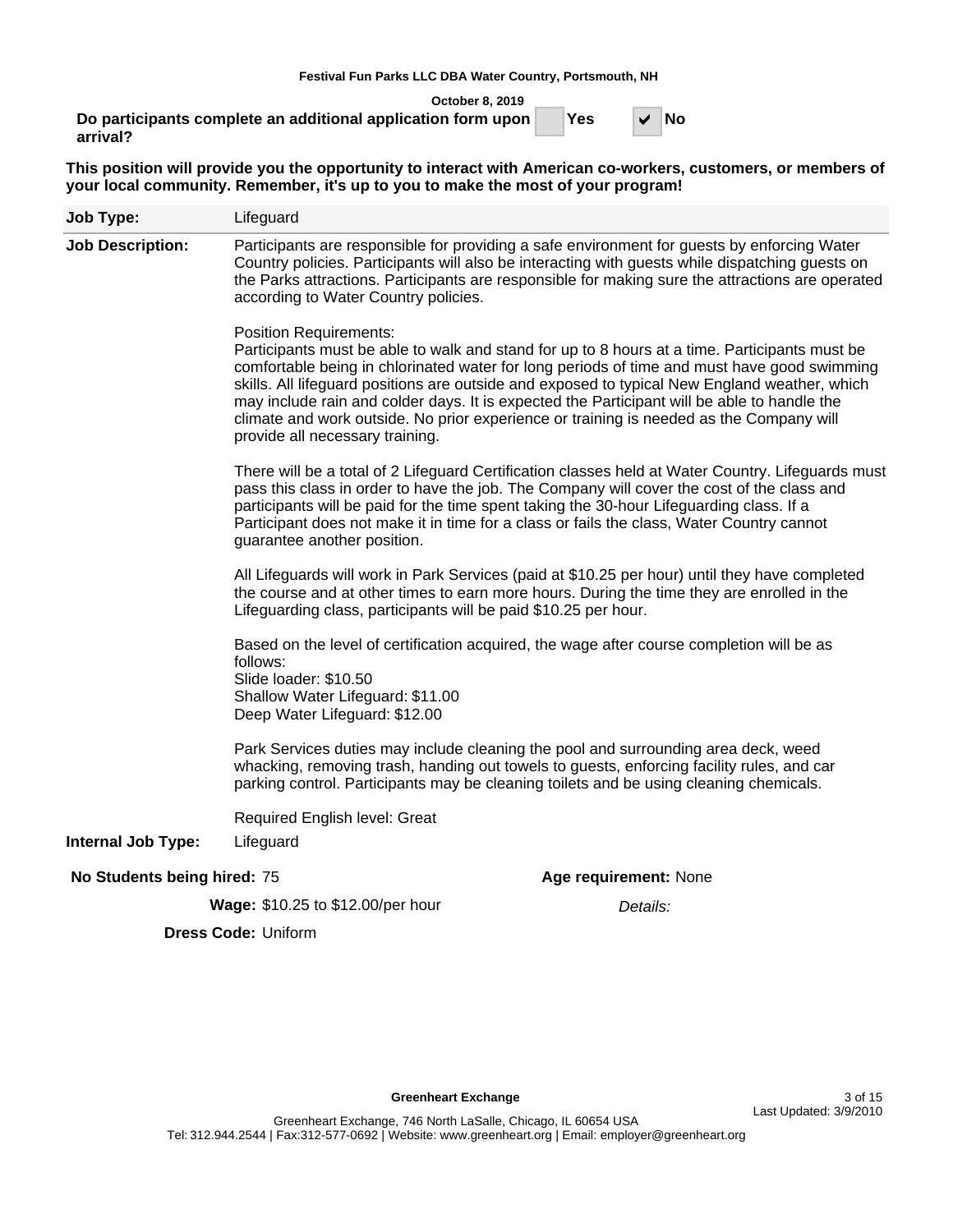| October 8, 2019 |  |
|-----------------|--|
|-----------------|--|

|               |             |                       | Lifeguards are provided their<br>entire uniform at no cost with<br>the exception of shoes.<br>Lifeguards must wear black or<br>navy sandals with a heel<br>strap. Flip flops and tennis<br>shoes are not permitted. |
|---------------|-------------|-----------------------|---------------------------------------------------------------------------------------------------------------------------------------------------------------------------------------------------------------------|
|               |             |                       | If a team member desires,<br>they may purchase a<br>sweatshirt from Human<br>Resources for the colder<br>summer days.                                                                                               |
|               |             |                       | If a lifeguard forgets a piece of<br>their uniform, they will have to<br>purchase that particular piece<br>or they will not be allowed to<br>work for the day.                                                      |
|               |             |                       | Polarized sunglasses are<br>provided and must be worn at<br>all times. If a Participant<br>requires corrective lenses they<br>may wear prescription<br>sunglasses as long as they<br>are polarized.                 |
| Requirements: | Non-smoker: | Lifeguard Certified:  |                                                                                                                                                                                                                     |
|               | Ski:        | <b>CPR Certified:</b> |                                                                                                                                                                                                                     |
|               | Swimmer: V  |                       |                                                                                                                                                                                                                     |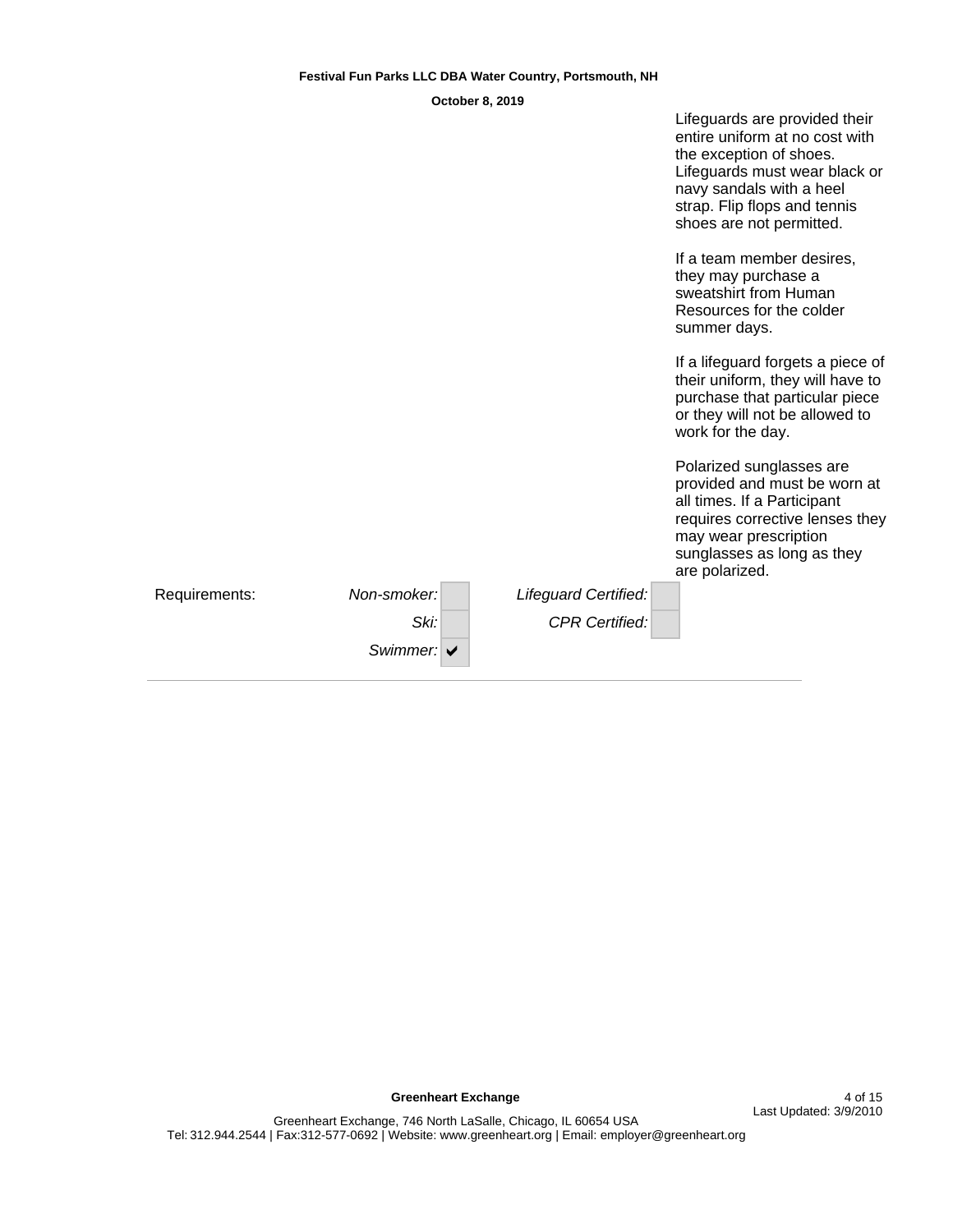|                             |                                | October 8, 2019                                                                                                                                                                                                                                                                                                                                                                                                                                                                                                                                                                                                                                         |                                               |                                                                                                                                                                                                                                                                                                                                                                                                                                                                                       |  |  |  |  |  |  |  |  |
|-----------------------------|--------------------------------|---------------------------------------------------------------------------------------------------------------------------------------------------------------------------------------------------------------------------------------------------------------------------------------------------------------------------------------------------------------------------------------------------------------------------------------------------------------------------------------------------------------------------------------------------------------------------------------------------------------------------------------------------------|-----------------------------------------------|---------------------------------------------------------------------------------------------------------------------------------------------------------------------------------------------------------------------------------------------------------------------------------------------------------------------------------------------------------------------------------------------------------------------------------------------------------------------------------------|--|--|--|--|--|--|--|--|
| Job Type:                   | Cashier                        |                                                                                                                                                                                                                                                                                                                                                                                                                                                                                                                                                                                                                                                         |                                               |                                                                                                                                                                                                                                                                                                                                                                                                                                                                                       |  |  |  |  |  |  |  |  |
| <b>Job Description:</b>     |                                | and Cabana Attendant. Participants working in this position should have an outgoing<br>personality and a positive attitude.                                                                                                                                                                                                                                                                                                                                                                                                                                                                                                                             |                                               | This position covers several functions including Greeter, Bag Check Attendant, Ticket Taker,                                                                                                                                                                                                                                                                                                                                                                                          |  |  |  |  |  |  |  |  |
|                             |                                | In these roles, Team Members will be responsible for taking admission tickets, scanning<br>season passes, and checking guest bags and coolers prior to entry. Participants in this position<br>will also assist guests by answering general park questions, prior to entry into the Park. This<br>position is also responsible for assisting guests who rent a private cabana. Participants will<br>assist in setting up and maintaining the cabanas, as well as assisting cabana guests<br>throughout the day. Participants will also assist with general cleaning of work stations and<br>common areas. Participants may be using cleaning chemicals. |                                               |                                                                                                                                                                                                                                                                                                                                                                                                                                                                                       |  |  |  |  |  |  |  |  |
|                             |                                | <b>Position Requirements:</b><br>Participants must be able to stand for long periods of time, ability to work outdoors in varying<br>climates, and must be able to communicate effectively with guests.<br>All Participants in this role must be comfortable working in a fast paced work environment and<br>comfortable communicating with guests in English regularly. Prior customer service knowledge<br>and experience handling U.S. currency is preferred.                                                                                                                                                                                        |                                               |                                                                                                                                                                                                                                                                                                                                                                                                                                                                                       |  |  |  |  |  |  |  |  |
|                             | Required English level: Great+ |                                                                                                                                                                                                                                                                                                                                                                                                                                                                                                                                                                                                                                                         |                                               |                                                                                                                                                                                                                                                                                                                                                                                                                                                                                       |  |  |  |  |  |  |  |  |
| <b>Internal Job Type:</b>   |                                | <b>Admissions Team Member</b>                                                                                                                                                                                                                                                                                                                                                                                                                                                                                                                                                                                                                           |                                               |                                                                                                                                                                                                                                                                                                                                                                                                                                                                                       |  |  |  |  |  |  |  |  |
| No Students being hired: 10 |                                |                                                                                                                                                                                                                                                                                                                                                                                                                                                                                                                                                                                                                                                         | Age requirement: None                         |                                                                                                                                                                                                                                                                                                                                                                                                                                                                                       |  |  |  |  |  |  |  |  |
|                             | Wage: 10.00/per hour           |                                                                                                                                                                                                                                                                                                                                                                                                                                                                                                                                                                                                                                                         | Details:                                      |                                                                                                                                                                                                                                                                                                                                                                                                                                                                                       |  |  |  |  |  |  |  |  |
|                             | <b>Dress Code: Uniform</b>     |                                                                                                                                                                                                                                                                                                                                                                                                                                                                                                                                                                                                                                                         |                                               | <b>Admissions Team Members</b><br>are provided a uniform shirt<br>and shorts at no cost. Team<br>members may wear their own<br>khaki or tan shorts if they have<br>no pockets and are approved<br>by the Human Resources<br>Manager or the Revenue<br>Manager. Team Members<br>need to supply their own<br>comfortable, white, closed-toe<br>shoes.<br>If a team member desires,<br>they may purchase a<br>sweatshirt from Human<br>Resources for the colder<br>summer days. Personal |  |  |  |  |  |  |  |  |
|                             |                                |                                                                                                                                                                                                                                                                                                                                                                                                                                                                                                                                                                                                                                                         |                                               | sweatshirts are not permitted.                                                                                                                                                                                                                                                                                                                                                                                                                                                        |  |  |  |  |  |  |  |  |
|                             | Requirements:                  | Non-smoker:<br>Ski:<br>Swimmer:                                                                                                                                                                                                                                                                                                                                                                                                                                                                                                                                                                                                                         | Lifeguard Certified:<br><b>CPR Certified:</b> |                                                                                                                                                                                                                                                                                                                                                                                                                                                                                       |  |  |  |  |  |  |  |  |
|                             |                                |                                                                                                                                                                                                                                                                                                                                                                                                                                                                                                                                                                                                                                                         |                                               |                                                                                                                                                                                                                                                                                                                                                                                                                                                                                       |  |  |  |  |  |  |  |  |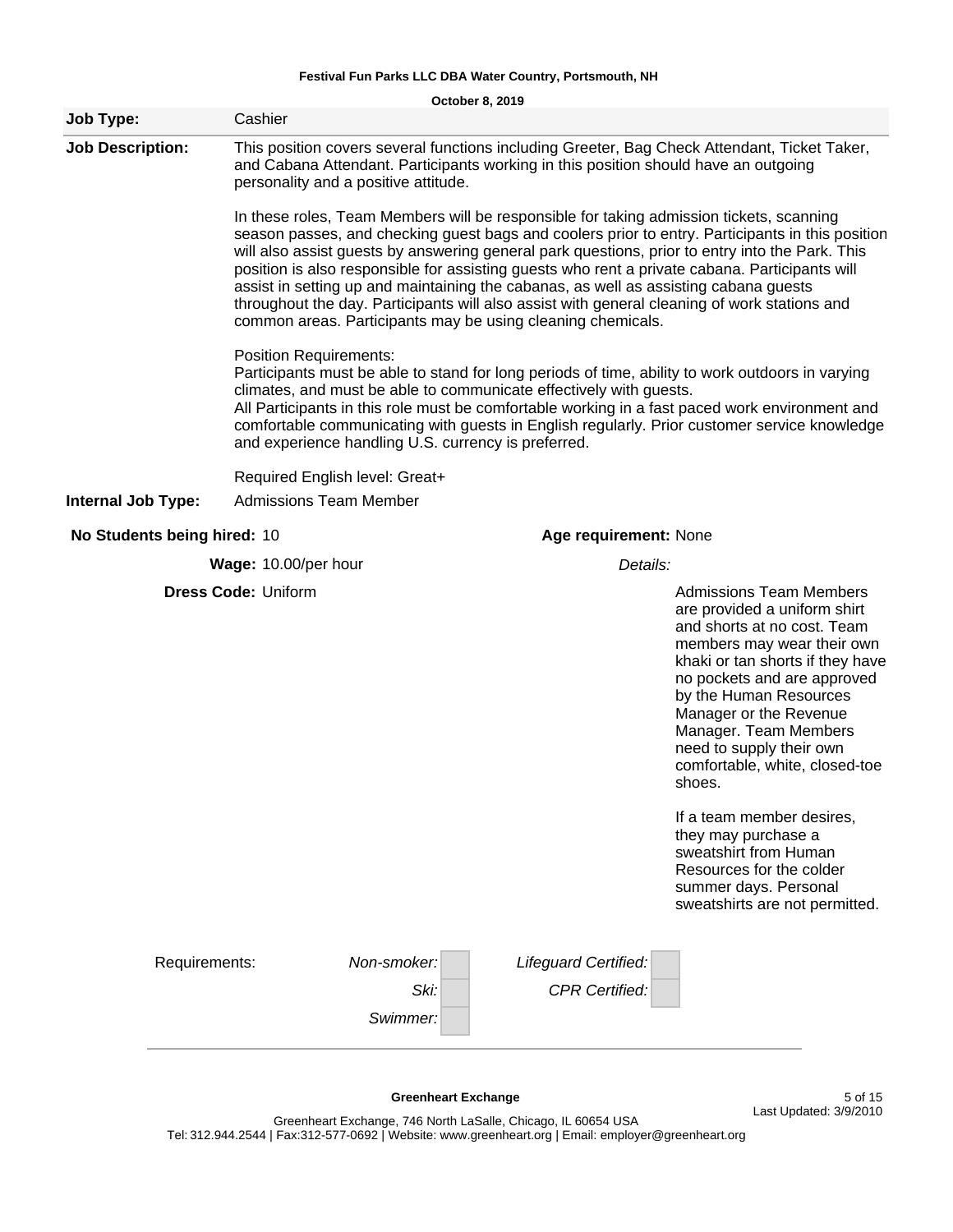**October 8, 2019**

| <b>Job Type:</b>            | Park Attendant                                                                                                                                                                                                                                                                                                                                                                                                                                                                                                                                                                                                                                                                                                                                                                                                                                                                                                                      |                       |                       |                                                                                                                                                                                                                                                                                                                                                                                                                                                              |  |  |  |  |  |
|-----------------------------|-------------------------------------------------------------------------------------------------------------------------------------------------------------------------------------------------------------------------------------------------------------------------------------------------------------------------------------------------------------------------------------------------------------------------------------------------------------------------------------------------------------------------------------------------------------------------------------------------------------------------------------------------------------------------------------------------------------------------------------------------------------------------------------------------------------------------------------------------------------------------------------------------------------------------------------|-----------------------|-----------------------|--------------------------------------------------------------------------------------------------------------------------------------------------------------------------------------------------------------------------------------------------------------------------------------------------------------------------------------------------------------------------------------------------------------------------------------------------------------|--|--|--|--|--|
| <b>Job Description:</b>     | Park Services employees are responsible for the cleanliness and overall appearance of the<br>park and all of its facilities. This includes cleaning the restroom facilities (including cleaning<br>toilets) and all areas of the park. Park Services duties may include weed whacking and hedge<br>trimming prior to the park opening but will account for less than 25% of a participant's daily<br>duties. This position also handles the removal of all trash from the park. Participants also<br>manage guest parking and direct park guests where to park their cars upon arrival. Since this<br>is the very first interaction with the guest, a positive attitude is required. Participants will not be                                                                                                                                                                                                                       |                       |                       |                                                                                                                                                                                                                                                                                                                                                                                                                                                              |  |  |  |  |  |
|                             | Participants are expected to have excellent guest services skills, good communication skills,<br>knowledge of the park, and a friendly and professional attitude. Participants will frequently be<br>asked questions by the guests in English and must be able to provide answers in English.<br>Participants will be using cleaning chemicals and will be provided personal protective<br>equipment. Participants must be able to work, stand, or walk for long periods of time and work<br>outdoors in all weather conditions. Participants must be able to work autonomously or with<br>minimal supervision. The job is mostly outdoors so Participants should be expected to be<br>outside and standing most of the day.<br>Park Services is perfect for someone who pays attention to detail and not afraid to get a little<br>dirty. There is regular contact with guests and Participants must be able to know the Park very |                       |                       |                                                                                                                                                                                                                                                                                                                                                                                                                                                              |  |  |  |  |  |
|                             | well.                                                                                                                                                                                                                                                                                                                                                                                                                                                                                                                                                                                                                                                                                                                                                                                                                                                                                                                               |                       |                       |                                                                                                                                                                                                                                                                                                                                                                                                                                                              |  |  |  |  |  |
| <b>Internal Job Type:</b>   | <b>Park Services</b>                                                                                                                                                                                                                                                                                                                                                                                                                                                                                                                                                                                                                                                                                                                                                                                                                                                                                                                |                       |                       |                                                                                                                                                                                                                                                                                                                                                                                                                                                              |  |  |  |  |  |
| No Students being hired: 15 |                                                                                                                                                                                                                                                                                                                                                                                                                                                                                                                                                                                                                                                                                                                                                                                                                                                                                                                                     | Age requirement: None |                       |                                                                                                                                                                                                                                                                                                                                                                                                                                                              |  |  |  |  |  |
|                             | Wage: 10.25/per hour                                                                                                                                                                                                                                                                                                                                                                                                                                                                                                                                                                                                                                                                                                                                                                                                                                                                                                                |                       | Details:              |                                                                                                                                                                                                                                                                                                                                                                                                                                                              |  |  |  |  |  |
|                             | <b>Dress Code: Uniform</b>                                                                                                                                                                                                                                                                                                                                                                                                                                                                                                                                                                                                                                                                                                                                                                                                                                                                                                          |                       |                       | <b>Admissions Team Members</b><br>are provided a uniform shirt<br>and shorts at no cost. Team<br>members may wear their own<br>khaki or tan shorts if they have<br>no pockets and are approved<br>by the Human Resources<br>Manager or the Revenue<br>Manager. Team Members<br>need to supply their own<br>comfortable, white, closed-toe<br>shoes.<br>If a team member desires,<br>they may purchase a<br>sweatshirt from Human<br>Resources for the colder |  |  |  |  |  |
| Requirements:               |                                                                                                                                                                                                                                                                                                                                                                                                                                                                                                                                                                                                                                                                                                                                                                                                                                                                                                                                     | Non-smoker:           | Lifeguard Certified:  | summer days. Personal<br>sweatshirts are not permitted.                                                                                                                                                                                                                                                                                                                                                                                                      |  |  |  |  |  |
|                             |                                                                                                                                                                                                                                                                                                                                                                                                                                                                                                                                                                                                                                                                                                                                                                                                                                                                                                                                     | Ski:<br>Swimmer:      | <b>CPR Certified:</b> |                                                                                                                                                                                                                                                                                                                                                                                                                                                              |  |  |  |  |  |
|                             |                                                                                                                                                                                                                                                                                                                                                                                                                                                                                                                                                                                                                                                                                                                                                                                                                                                                                                                                     |                       |                       |                                                                                                                                                                                                                                                                                                                                                                                                                                                              |  |  |  |  |  |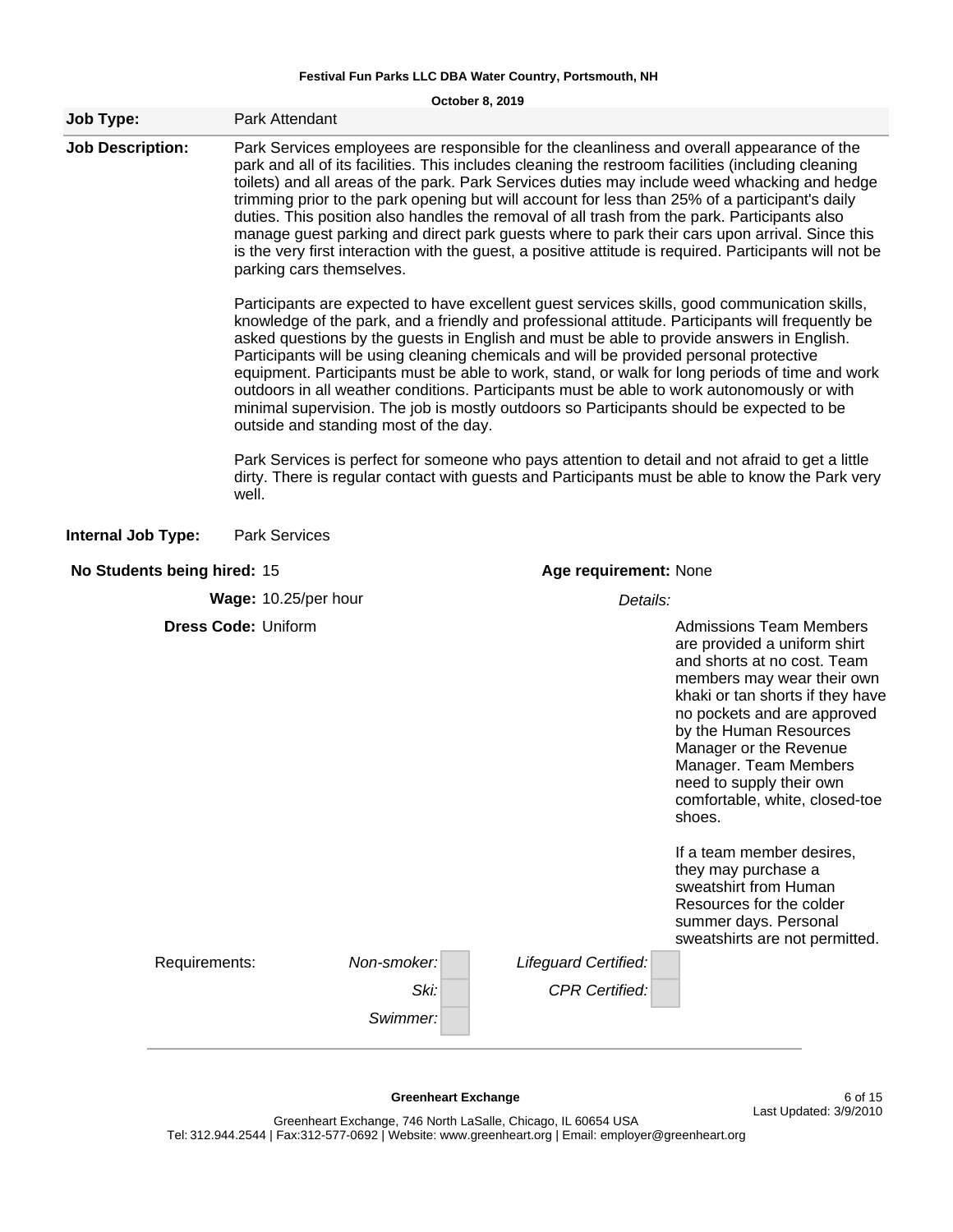|                                                       | October 8, 2019                                                                                                                                                                                                                                                                                                                                                                                                                                                                                                                                                                                                                                                                                                                                     |
|-------------------------------------------------------|-----------------------------------------------------------------------------------------------------------------------------------------------------------------------------------------------------------------------------------------------------------------------------------------------------------------------------------------------------------------------------------------------------------------------------------------------------------------------------------------------------------------------------------------------------------------------------------------------------------------------------------------------------------------------------------------------------------------------------------------------------|
| <b>Job Benefits (bonuses, incentives):</b>            | - Free admission to the Park<br>- Parties and events<br>- Giveaways and prizes<br>- Discounted food and drinks<br>- 20% off the Retail shop                                                                                                                                                                                                                                                                                                                                                                                                                                                                                                                                                                                                         |
| Is there a Social Security Admin office near you: Yes | Are you willing to take student to the SSA office?: No                                                                                                                                                                                                                                                                                                                                                                                                                                                                                                                                                                                                                                                                                              |
| <b>SSA office details:</b>                            | The closest Social Security office is located at the following<br>address:<br>80 Daniel Street<br>Room 210A<br>Portsmouth, NH 03801<br>888-397-9796<br>Sunday: Closed<br>Monday: 9AM-4PM<br>Tuesday: 9AM-4PM<br>Wednesday: 9AM-12PM<br>Thursday: 9AM-4PM<br>Friday: 9AM-4PM<br>Saturday: Closed<br>Participants can take the city bus #41 from the Park to the<br>SSA office (\$1.50 per ride). Participants should get off the<br>bus at the Market Square stop and continue up Daniels<br>Street towards Penhallow Street. The office is just past the<br>intersection of Daniels and Penhallow Street.<br>Participants can find more information about fares and bus<br>schedules at the following link:<br>http://www.coastbus.org/trolley.html |

Here is a link to a map and directions: https://goo.gl/maps/W99ojvPxPwq

# **Participant Requirements**

**What are the 3 most important qualities you look for in an employee:**

Hard-working Honest Positive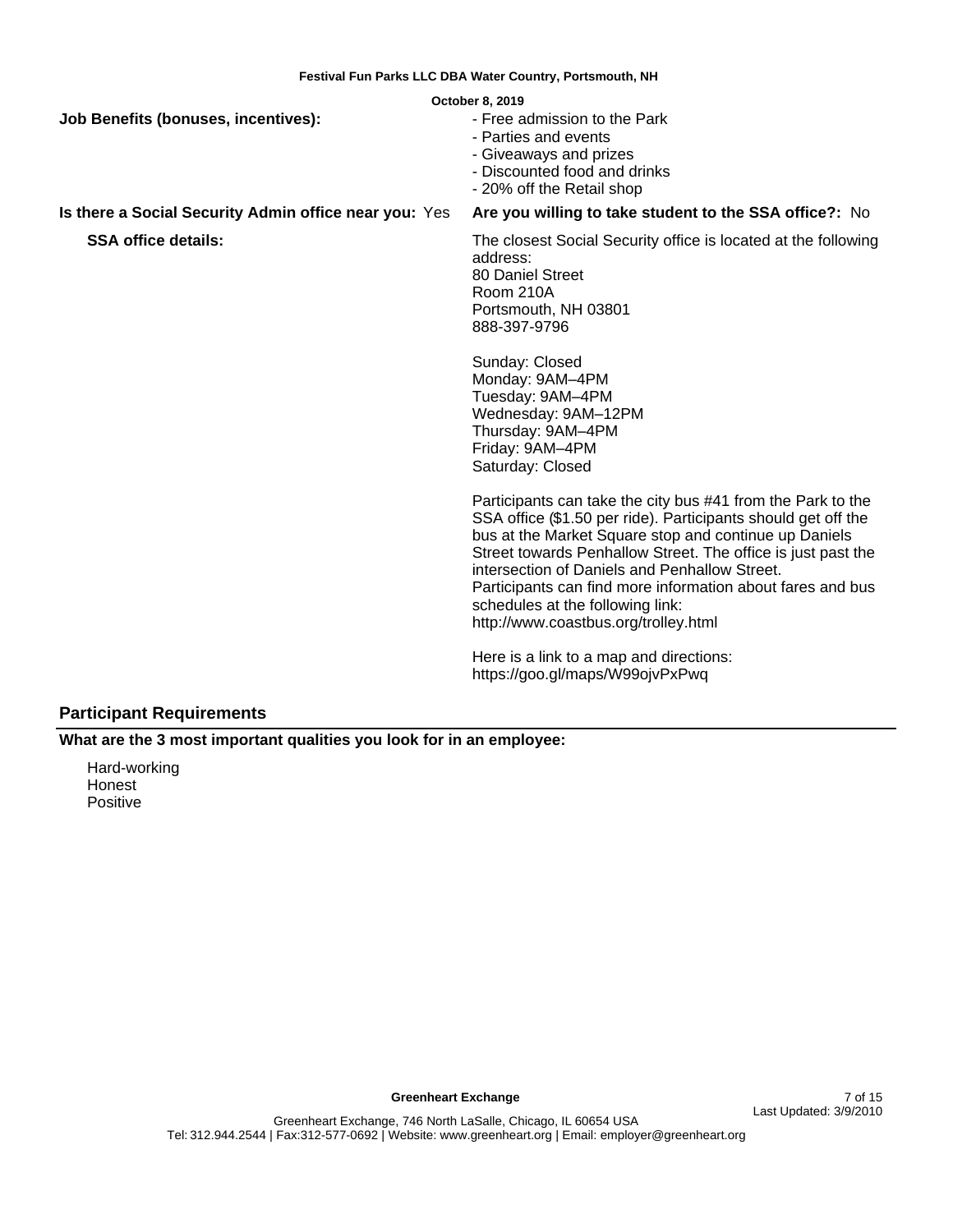#### **October 8, 2019**

### **Please list any special instructions or hiring restrictions by your company (if any):**

Absolutely no smoking is allowed in the housing. Participants who are found smoking in the housing will be fined, will not receive deposit refund, and will be EVICTED immediately.

Participants should bring an official form of ID, such as a passport, and their DS-2019 form.

There will be a total of 2 Lifeguard Certification classes held. Lifeguards must pass this class in order to have the job. The Company will cover the cost of the class. If a Participant does not make it in time for a class or fails the class, Water Country cannot guarantee another position. Lifeguard training is a paid 30-hour training. Participants must check in with Water Country at least 24 hours prior to the training to ensure all paperwork is completed. If a Participant does not check in prior to the lifeguard training, he or she may be asked to participate in a different training or be reassigned a job position. Participants are not guaranteed full time hours until their completion of their lifeguard training, but can work some hours in Park Services before completing the training. Lifeguard Certification class dates are subject to change.

Additional Training:

Lifeguards must attend an additional 4 hours of paid in-service training each month for a total of 12 hours each season. Additionally, lifeguards need to go through On the Job Training, which is 8 hours, and Orientation, which is about 2.5 hours. These 22.5 (12+8+2.5) hours are all paid training. Lifeguards receive training through the Jeff Ellis and Associates International Lifeguard Training Program. Water Country has received numerous awards for its high standard of professionalism and safety

NON-Lifeguard Positions:

Participants hired as Admissions or Park Services staff will go through Department training and Orientation, for a total of 8 hours. This is a paid training.

| Are you interested in being a Greenheart Employer? | ∣Yes | $\vee$ No |  |
|----------------------------------------------------|------|-----------|--|
|                                                    |      |           |  |

| <b>Yes</b> | $\vee$ No |  |
|------------|-----------|--|
|------------|-----------|--|

## **Housing Options**

| You DO provide housing                                           |                  |                          |              |
|------------------------------------------------------------------|------------------|--------------------------|--------------|
| Sex:                                                             |                  |                          |              |
| Is the participant required to sign a separate housing contract? |                  | Yes<br>No                |              |
| Is housing provided for the students?                            | Yes              |                          |              |
| What type of housing is available?                               | <b>Dormitory</b> | <b>Shared Apartments</b> | <b>Other</b> |
| <b>Brief description of housing:</b>                             |                  |                          |              |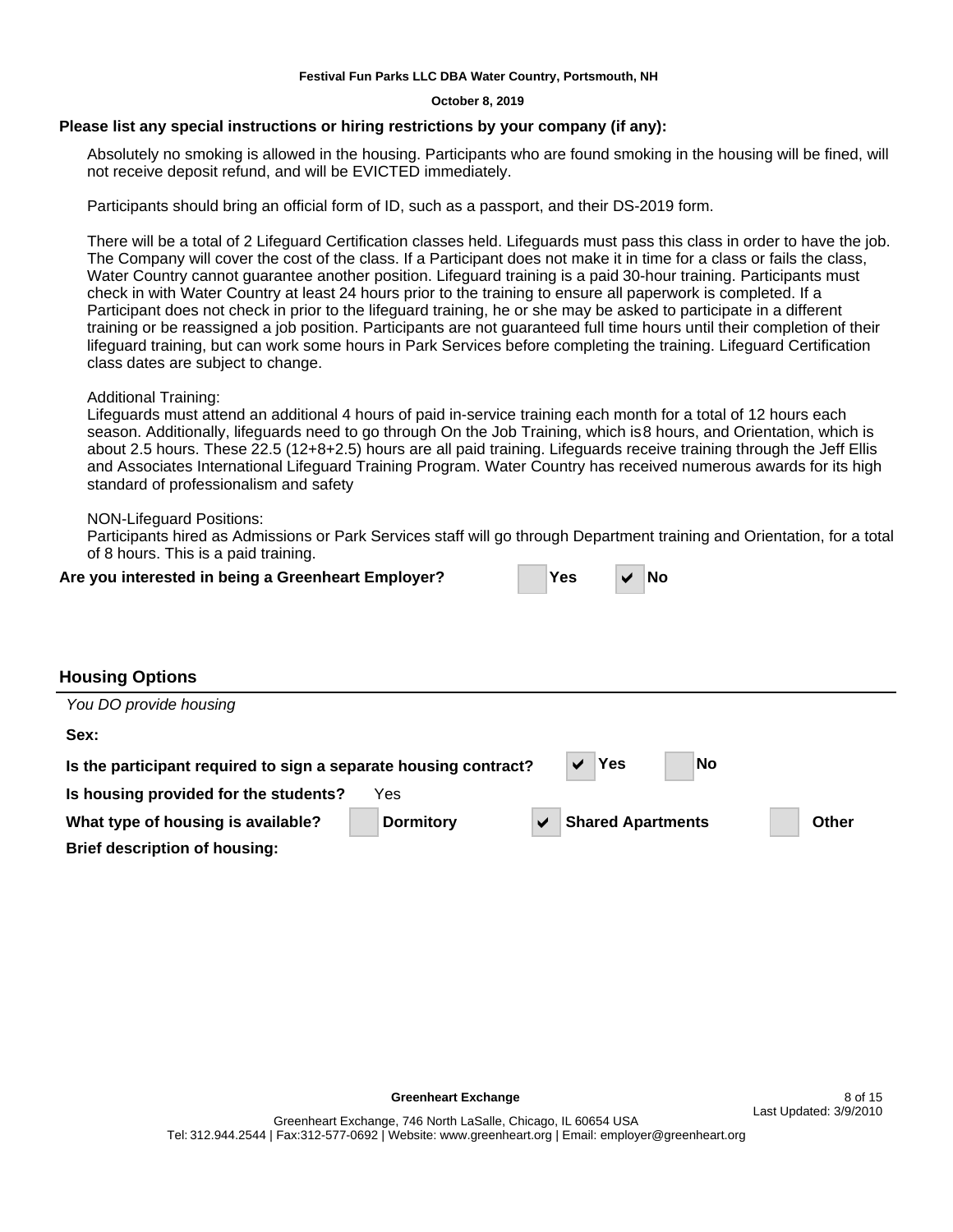#### **October 8, 2019**

Participants will be housed in apartments at Madbury Commons. Participants will live in 2-6 bedroom units with 2-5 other people. Most participants will have their own bedroom. Each apartment has 2 bathrooms, full kitchen, and living room. Apartments are fully furnished but Participants MUST supply their own linens and kitchenware. Apartments include WiFi.

This housing is only available to employees working at Water Country. Participants are required to vacate housing within 48 hours if they end employment. The earliest move-in date into Madbury Commons is June 10 and the absolute latest move-out date is August 23. These dates are not negotiable. Participants who arrive before June 10 or stay after August 23 will be housed in an area hotel. SEE ADDITIONAL COMMENTS FOR MORE INFORMATION

SMOKING is NOT allowed in the housing. Participants who are found smoking in the housing will need to pay liquidated damages as required by the housing contract and will be EVICTED immediately.

|                                                                                                                                                                                                                                                                                                                                                                                                                                                                                                                                                                                                                                                                          | Address:                                | 21 Madbury Road<br>City, State, Zip: Durham, NH 03824 |  |                     |  |                  |           |   |                                                                             |   |                                                                                                                                                                                        |              |     |                                           |           |           |
|--------------------------------------------------------------------------------------------------------------------------------------------------------------------------------------------------------------------------------------------------------------------------------------------------------------------------------------------------------------------------------------------------------------------------------------------------------------------------------------------------------------------------------------------------------------------------------------------------------------------------------------------------------------------------|-----------------------------------------|-------------------------------------------------------|--|---------------------|--|------------------|-----------|---|-----------------------------------------------------------------------------|---|----------------------------------------------------------------------------------------------------------------------------------------------------------------------------------------|--------------|-----|-------------------------------------------|-----------|-----------|
|                                                                                                                                                                                                                                                                                                                                                                                                                                                                                                                                                                                                                                                                          |                                         |                                                       |  |                     |  |                  |           |   |                                                                             |   | Please check amenities/services provided with the housing, if applicable include additional costs:                                                                                     |              |     |                                           |           |           |
|                                                                                                                                                                                                                                                                                                                                                                                                                                                                                                                                                                                                                                                                          | <b>Linens</b>                           |                                                       |  | <b>Telephone</b>    |  | <b>Furniture</b> |           | ✔ | Cooking                                                                     |   | Kitchenware                                                                                                                                                                            | ✔            |     | Microwave $\overline{\smash{\checkmark}}$ |           | AC / Heat |
| ✔                                                                                                                                                                                                                                                                                                                                                                                                                                                                                                                                                                                                                                                                        | <b>Bed</b>                              |                                                       |  | <b>Air Mattress</b> |  | <b>Computer</b>  |           |   | <b>Internet</b>                                                             | ✔ | <b>WiFi</b>                                                                                                                                                                            |              |     | <b>Private Bathroom</b>                   |           |           |
|                                                                                                                                                                                                                                                                                                                                                                                                                                                                                                                                                                                                                                                                          | Rent of this housing (per participant)? |                                                       |  |                     |  |                  |           |   | Occupancy Fee of \$125 per week                                             |   |                                                                                                                                                                                        |              |     |                                           |           |           |
|                                                                                                                                                                                                                                                                                                                                                                                                                                                                                                                                                                                                                                                                          |                                         |                                                       |  |                     |  |                  |           |   | Are housing costs automatically deducted from participants' paychecks?      |   |                                                                                                                                                                                        | $\checkmark$ | Yes |                                           | <b>No</b> |           |
|                                                                                                                                                                                                                                                                                                                                                                                                                                                                                                                                                                                                                                                                          | Are utilities included?                 |                                                       |  | Yes                 |  |                  | <b>No</b> |   |                                                                             |   | Approx. cost of utilities (per participant)?                                                                                                                                           |              |     | Not Applicable                            |           |           |
| Is a housing deposit required upon arrival?<br>Yes (upon<br>\$200 Booking Fee is required upon arrival.<br>Participants must confirm if they will live in housing<br>arrival)<br>by emailing colin.lynch@PalaceEntertainment.com<br>by April 30th, 2020. Participants who decide to live in<br>the provided housing are expected to stay for the<br>duration of their programs.<br>A Self-Cleaning Option is available for the<br>Participant to earn up to \$150 upon meeting the<br>following requirements:<br>1. Participant stays through DS-2019 end date.<br>Participants who quit or are terminated will not<br>receive their \$150 Self-Cleaning Option fee; and |                                         |                                                       |  |                     |  |                  |           |   |                                                                             |   |                                                                                                                                                                                        |              |     |                                           |           |           |
|                                                                                                                                                                                                                                                                                                                                                                                                                                                                                                                                                                                                                                                                          |                                         |                                                       |  |                     |  |                  |           |   |                                                                             |   | 2. Room is cleaned and there is no damage done<br>upon inspection at the end of the Participant's<br>program, confirmed as sufficiently clean by<br>Operations Director (Colin Lynch). |              |     |                                           |           |           |
|                                                                                                                                                                                                                                                                                                                                                                                                                                                                                                                                                                                                                                                                          |                                         |                                                       |  |                     |  |                  |           |   | How will the deposit be refunded to the participant (final paycheck, etc.)? |   |                                                                                                                                                                                        |              |     | Included in final paycheck                |           |           |

Transportation To and From Work

Greenheart Exchange **9 of 15**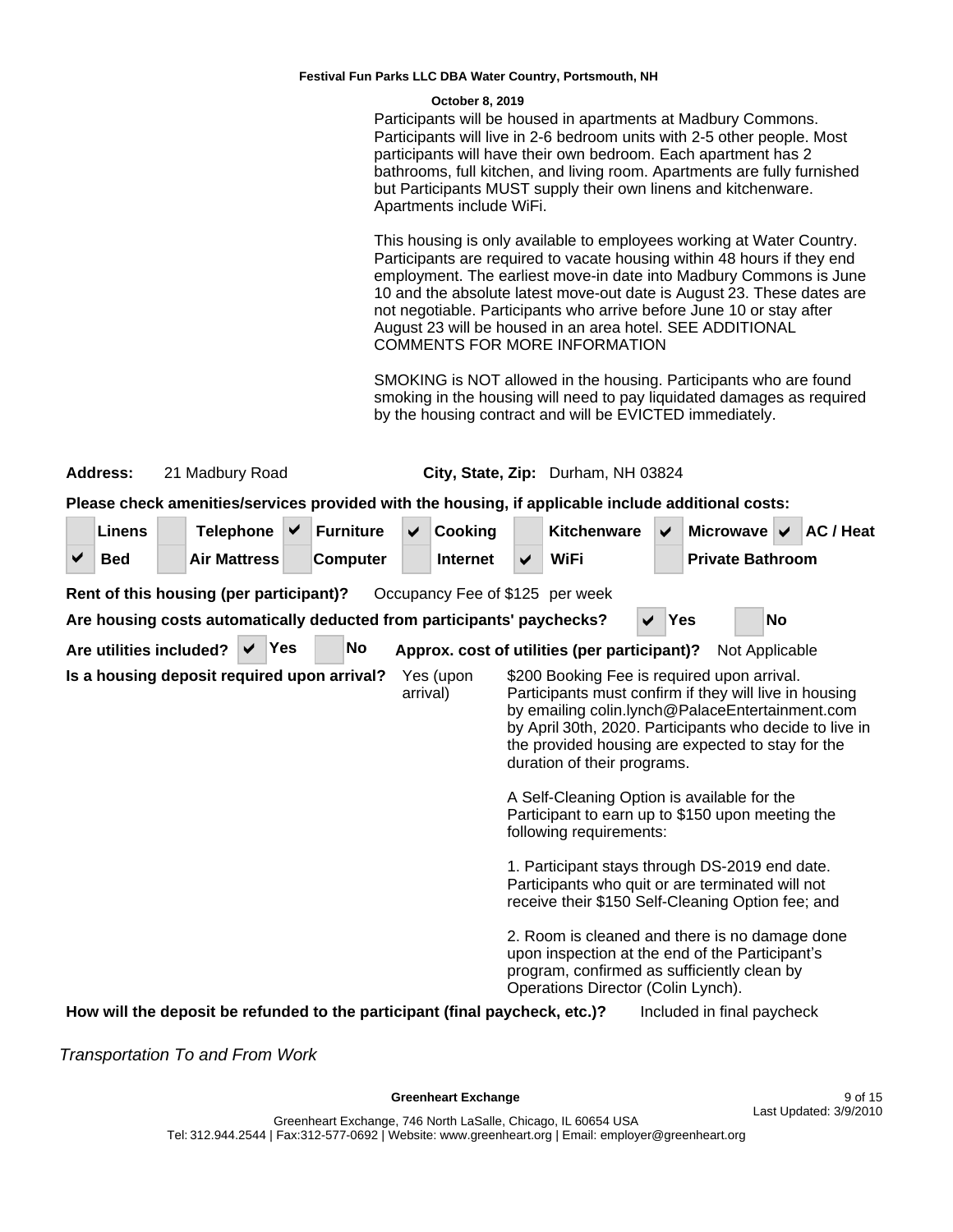| Festival Fun Parks LLC DBA Water Country, Portsmouth, NH                                        |                            |                                      |                                    |  |  |  |  |
|-------------------------------------------------------------------------------------------------|----------------------------|--------------------------------------|------------------------------------|--|--|--|--|
| How far is this housing from the job site?                                                      | October 8, 2019<br>Other   | 13 miles                             |                                    |  |  |  |  |
| How will the student get to and from work?<br>Employer arranges transportation to and from work |                            |                                      |                                    |  |  |  |  |
| What is the approximate ONE WAY travel time to work? 25 minutes                                 |                            |                                      |                                    |  |  |  |  |
| What is the approximate ONE WAY travel cost to work? \$0                                        |                            |                                      |                                    |  |  |  |  |
| <b>Participant Travel to Business</b>                                                           |                            |                                      |                                    |  |  |  |  |
| Participant should contact you:                                                                 |                            | Upon boarding: $\blacktriangleright$ | Upon arrival: $\blacktriangledown$ |  |  |  |  |
| Employer's Emergency phone number:                                                              | 949-333-9038               |                                      |                                    |  |  |  |  |
|                                                                                                 | Park On-Duty Manager Phone |                                      |                                    |  |  |  |  |
| <b>PLANE</b><br>✔                                                                               |                            |                                      |                                    |  |  |  |  |
| (Participants should book tickets directly through an airline or travel agent.)                 |                            |                                      |                                    |  |  |  |  |
| Arrival to (city, airport):                                                                     |                            | Boston Logan Airport, MA (BOS)       |                                    |  |  |  |  |
| <b>Preferred Arrival Time:</b>                                                                  | Morning                    |                                      |                                    |  |  |  |  |
| Will participant be picked up from the airport?                                                 |                            | Yes                                  | $No \vee$                          |  |  |  |  |
| If so, by who?                                                                                  |                            | Not Applicable                       |                                    |  |  |  |  |
| How far from the airport is your place of business?                                             |                            | 54 miles                             |                                    |  |  |  |  |

## **Special instructions/comments regarding participant's arrival:**

Upon arrival at Boston Logan airport, participants should take the C&J Logan Express bus from the airport to Portsmouth Transportation Center in Portsmouth, NH. (https://www.ridecj.com/locations/boston-logan-airport/). The cost of this is \$24 one way.

Upon arrival at C&J Bus Company in Portsmouth, participants will need to call a taxi and travel directly to Water Country. The taxi will cost approximately \$20.

Taxi Options: Rockingham Taxi: (603) 501-0960; www.rockinghamtaxi.com Annie's Taxi: (603) 531-9955; www.anniestaxi.com Great Bay Taxi, LLC: (603) 326-8294; www.greatbaytaxi.com Blue Star Taxi: (603) 436-2774; www.bluestartaxi.com

Water Country will bring participants to their housing after they arrive to the Park. Participants should NOT go directly to the housing, as they will not be able to check in without a Water Country representative. The Water Country office is only open from 9:00AM - 5:00PM ET and Participants should expect to arrive during these business hours. If a Participant arrives outside of the business hours, they will have to stay in a hotel until the next business day, and then arrive to Water Country during business hours.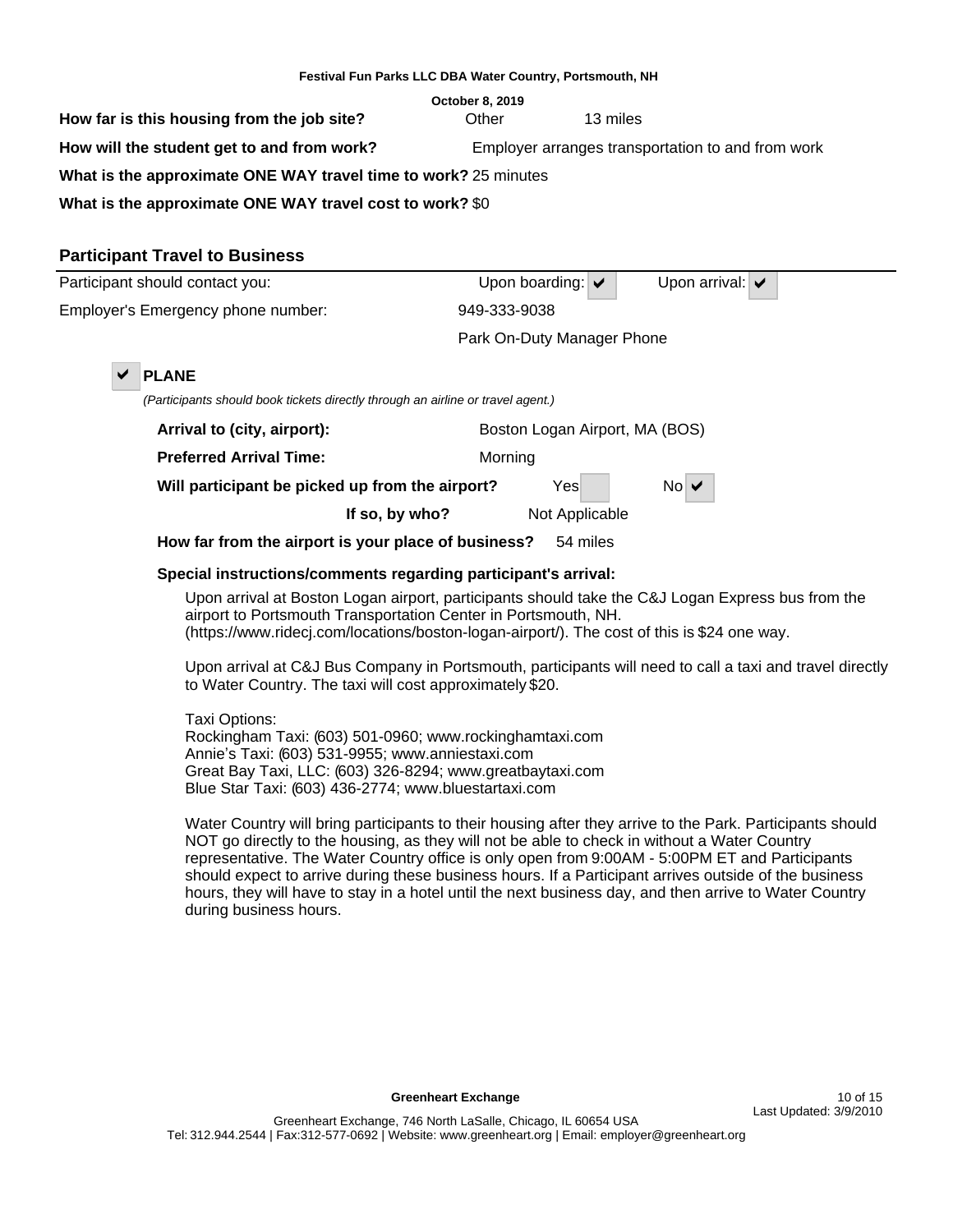#### **October 8, 2019**

## D **BUS**

(Participants should obtain tickets directly through an airline or travel agent.)

| Arrival to (city, station):                     |         | Portsmouth, NH transportation center |     |
|-------------------------------------------------|---------|--------------------------------------|-----|
| <b>Preferred Arrival Time:</b>                  | Morning |                                      |     |
| Will participant be picked up from the station? |         | Yesl                                 | NoV |
| If so, by who?                                  |         | Not Applicable                       |     |

**How far from the station is your place of business?** 3 miles

## **Special instructions/comments regarding participant's arrival:**

Upon arrival at C&J Bus Company in Portsmouth, participants will need to call a taxi and travel directly to Water Country. The taxi will cost approximately \$20.

Taxi Options: Rockingham Taxi: (603) 501-0960; www.rockinghamtaxi.com Annie's Taxi: (603) 531-9955; www.anniestaxi.com Great Bay Taxi, LLC: (603) 326-8294; www.greatbaytaxi.com Blue Star Taxi: (603) 436-2774; www.bluestartaxi.com

Water Country will bring Participants to their housing after they arrive to the Park. Participants should NOT go directly to the housing, as they will not be able to check in without a Water Country representative. The Water Country office is only open from 9:00AM - 5:00PM ET and Participants should expect to arrive during these business hours. If a Participant arrives outside of the business hours, they will have to stay in a hotel until the next business day, and then arrive to Water Country during business hours.

## **Community Profile**

This information will help students to know what to expect upon their arrival and help them prepare for their Work and Travel experience.

| How would you describe your<br>area?                     | Small Town | Not Applicable                                                                                                                                                                                                                                                                          |
|----------------------------------------------------------|------------|-----------------------------------------------------------------------------------------------------------------------------------------------------------------------------------------------------------------------------------------------------------------------------------------|
| Please provide a brief description of your<br>community: |            | Portsmouth, New Hampshire is a city of roughly 20,000 people that<br>sits near the mouth of the Piscataqua River, a short river that divides<br>New Hampshire and Maine.                                                                                                                |
|                                                          |            | A historic seaport and popular summer tourist destination, Portsmouth<br>is at the hub of many historic areas and museums. Founded in 1623,<br>it makes Portsmouth one of the first 15 settlements in the United<br>States.                                                             |
|                                                          |            | Aside from the rich history, Portsmouth pulls tourists from all over the<br>world for it's wide array of restaurants and vibrant nightlife. The<br>geographic location, historic past and cultural strength of Portsmouth<br>regularly lands it on various "best places to live" lists. |

#### **Is there anything special that students should bring?**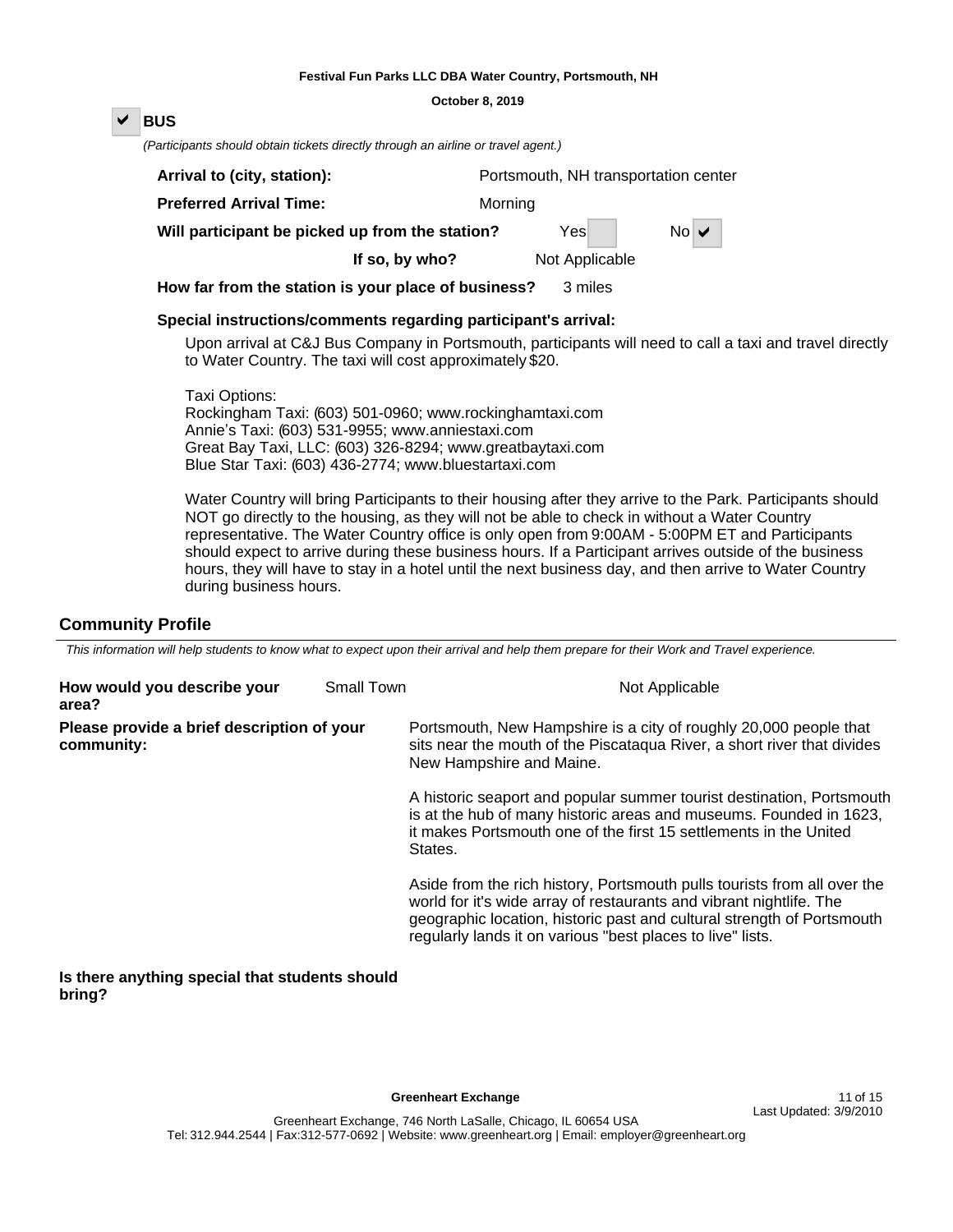#### **October 8, 2019**

Participants should be prepared for cold temperatures when they first arrive. Temperatures in early June can be as low as 50 F degrees. A light jacket and a sweatshirt is recommended. If Participants are interested in any outdoor activities, the Company recommends they bring or purchase appropriate shoes for these activities. If Participants are hired as a lifeguard, Participants must bring their own swim suit for training. Participants are not provided a uniform until after training is completed. Females should bring a one piece bathing suit.

## **What are the seasonal temperatures?**

**Spring: 35 - 75 degrees F** 

**Fall:** 35 - 75 degrees F

35 - 75 degrees F 60 - 95 degrees F Winter: 10 - 55 degrees F

#### **What is near work?**

| <b>Transportation Depot:</b>  |                       | On foot | $\blacktriangledown$ | In town / by public transport | Requires a car | N/A |
|-------------------------------|-----------------------|---------|----------------------|-------------------------------|----------------|-----|
| <b>Food/Super Market:</b>     | $\blacktriangledown$  | On foot | $\blacktriangledown$ | In town / by public transport | Requires a car | N/A |
| <b>Shopping Mall:</b>         | $\blacktriangledown$  | On foot | $\blacktriangledown$ | In town / by public transport | Requires a car | N/A |
| <b>Post Office:</b>           |                       | On foot | $\blacktriangledown$ | In town / by public transport | Requires a car | N/A |
| <b>Bank:</b>                  | $\blacktriangledown$  | On foot | $\blacktriangledown$ | In town / by public transport | Requires a car | N/A |
| <b>Public Library:</b>        |                       | On foot | $\blacktriangledown$ | In town / by public transport | Requires a car | N/A |
| <b>Movie Theater:</b>         | ✔                     | On foot | $\blacktriangledown$ | In town / by public transport | Requires a car | N/A |
| <b>Restaurants:</b>           | ✔                     | On foot | $\blacktriangledown$ | In town / by public transport | Requires a car | N/A |
| <b>Fitness Center/Gym:</b>    | $\blacktriangleright$ | On foot | ✔                    | In town / by public transport | Requires a car | N/A |
| Sports/Recreation Facility: V |                       | On foot | $\blacktriangledown$ | In town / by public transport | Requires a car | N/A |
| Nightlife:                    | ✔                     | On foot | $\blacktriangledown$ | In town / by public transport | Requires a car | N/A |
| Laundromat:                   | ✔                     | On foot | $\blacktriangledown$ | In town / by public transport | Requires a car | N/A |
| <b>Internet Access:</b>       | ✔                     | On foot | $\blacktriangledown$ | In town / by public transport | Requires a car | N/A |

## **Indicate other nearby activities:**

Portsmouth has been described as one of the most culturally rich destinations in the country. Participants will be able to enjoy the town's stimulating mix of historic buildings, sidewalk cafes, great restaurants, art galleries, jazz clubs, and distinctive artisans' boutiques.

The region as a whole is noted for its many restaurants, attractions, and shopping opportunities, which include downtown Portsmouth, outlet malls in Kittery, Maine, as well as major malls in Newington, New Hampshire.

Public transportation in Portsmouth is able to take you from your housing to all areas near Portsmouth. Local routes cost \$1.50 to ride one way. A monthly pass is \$52. http://www.coastbus.org/schedules\_maps.html#Trolleys

For transportation to other places in the greater Portsmouth area, please see this site for more information: http://www.coastbus.org/schedules\_maps.html

## **List of interesting area websites:**

Greenheart Exchange **12 of 15**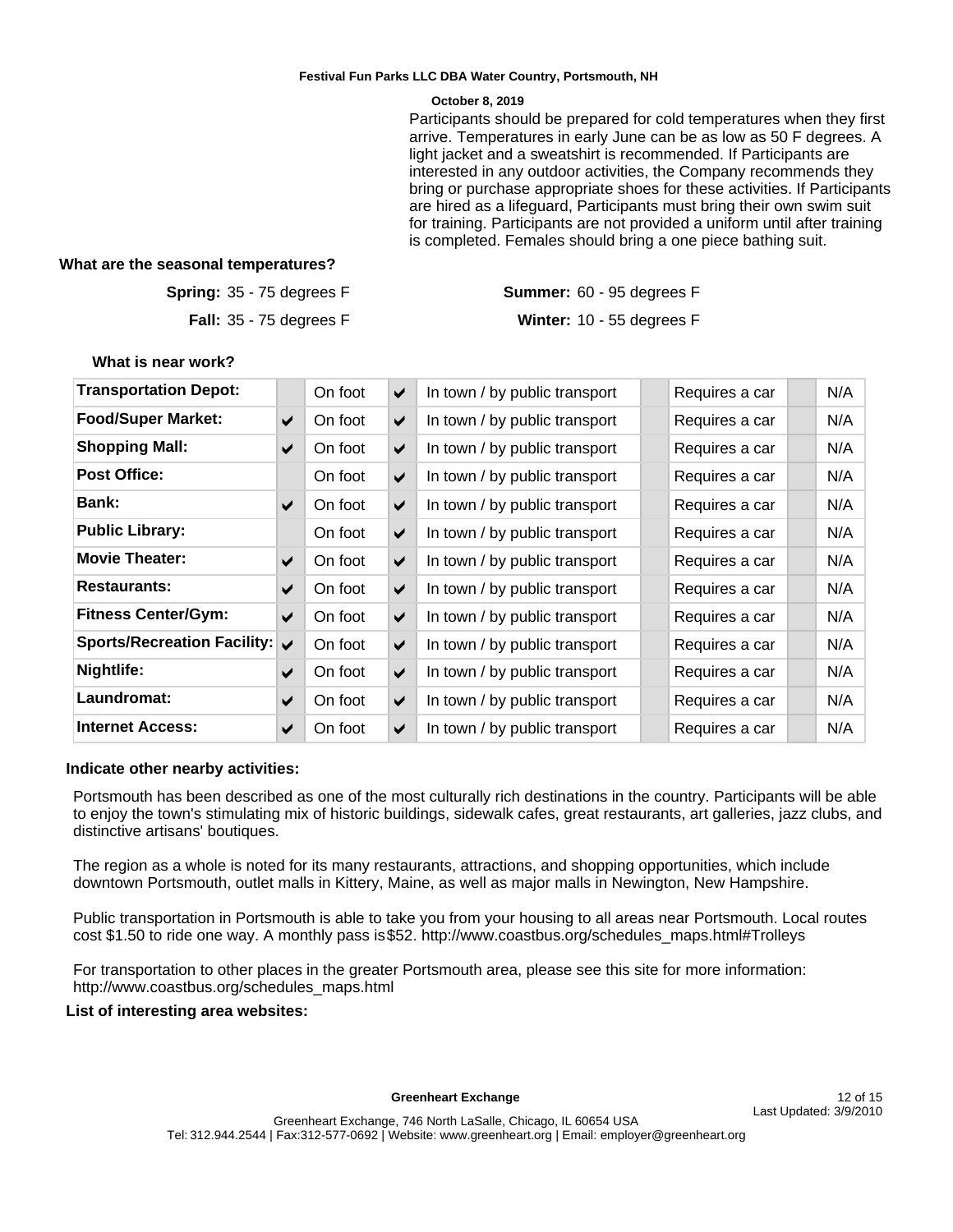**October 8, 2019**

http://www.portsmouthnh.com portsmouthnhinfo.com https://en.wikipedia.org/wiki/Portsmouth,\_New\_Hampshire https://www.boston.gov/visiting-boston https://www.cci-exchange.com/get-involved/volunteer/greenheart-club/ https://www.visittheusa.com/ https://www.watercountry.com/

## **Is there wireless internet available?**

WiFi is not available at the Park. Participants can access WiFi in the provided housing, in cafes, and in restaurants in Portsmouth using web enabled devices. Otherwise, there is internet access at the local library. High speed internet is also available throughout the entire Madbury Complex campus.

Portsmouth Public Library 175 Parrott Avenue Portsmouth, NH 03801 603-427-1540

## **Additional Comments:**

#### HOUSING:

1. Housing is only available to Participants employed at Water Country. Madbury Commons is located on campus of the University of New Hampshire. The area offers a beautiful university setting with many restaurants, grocery stores, shopping, and other cultural exchange opportunities. If a Participant elects to stay at Company-provided housing, he or she is expected to stay there for the duration of their program. Participants must confirm if they will live in provided housing by April 30th, 2020. Participants who decide to live in the provided housing at this time will be responsible for the one-time Booking Fee upfront to reserve the housing unit as well as the weekly Occupancy Fee. If a Participant decides to not stay at Madbury Commons, the participant is not eligible to take the transportation provided by Water Country and responsible for getting to and from work on their own.

2. Housing at Madbury Commons follows a strict occupancy date range. The earliest move-in date into Madbury Commons is June 10 and the absolute latest move-out date is August 23. These dates are not negotiable. Participants who arrive between May 18 and June 9 will be housed in an area hotel until June 10. All Participants will be moved into a local hotel after August 23 through September 11. Participants who arrive before June 10 or stay after August 23 will be housed in an area hotel. Fees and transportation remain the same while Participants stay in the hotel. In the hotel, all Participants will have their own beds. Participants who arrive before May 18 WILL NOT have Companyprovided housing options available to them until May 18.

3. SMOKING is NOT allowed in Company-provided housing. Participants who are found smoking in the housing will need to pay liquidated damages as required by the housing contract and will be EVICTED immediately. Smoking is only allowed at the Park in a designated smoking area and NOT in the parking lot.

4. Housing provided by Company is fully furnished but does not supply linens, pillows, or blankets. Participants will be required to provide their own linens including sheets and shower curtains. All Participants must buy sheets to put on the beds. The provided bed is just the bed frame, mattress, and box spring. The kitchen comes with a stove, dish washer, and refrigerator but Participants will need to provide their own kitchenware, silverware, pots, pans, and utensils.

5. Apartments include high-speed WiFi and an Amazon Fire TV Stick.

6. Housing is not gender specific. While the Company will try to arrange units by gender, Participants of different genders may be assigned to the same apartment unit. Most bedrooms are a single room and all bedrooms lock individually, so Participants will have their own private space. Bedrooms are divided by gender. Each 4-6 person unit will have two bathrooms and bathrooms of mixed-gender units will have a bathroom for each gender. 3-person units have only one bathroom and will be single-gender only. Participants will only be living with other Participants, not American employees. The Company will try to accommodate as many roommate requests as possible but Madbury Commons ultimately makes the apartment and room assignments. Participants should not switch rooms as Company

#### Greenheart Exchange 13 of 15

Last Updated: 3/9/2010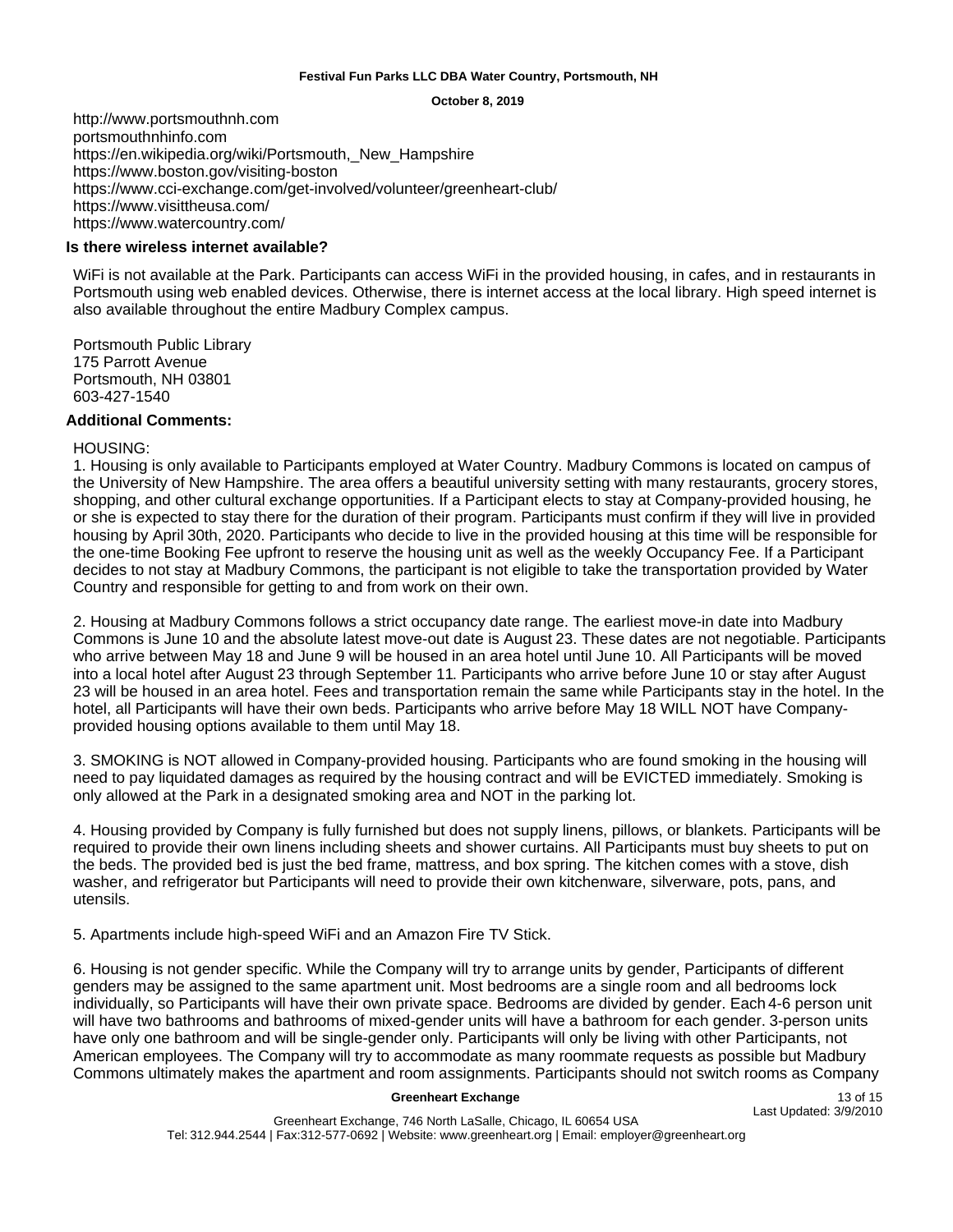#### **October 8, 2019**

needs to know who is living in each room. If a room incurs any liquidated damages, Madbury Commons will fine whoever the room is assigned to, regardless of who is living in that room.

7. Regular housing inspections will be conducted by Company representatives throughout the summer. Company will not notify the Participants in advance and it is expected the Participants maintain a certain level of cleanliness and safety at all times while staying at Madbury Commons.

8. While at the hotel, it is expected all Participants follow hotel rules which may include noise level restrictions. Any Participant who receives a noise violation will need to pay liquidated damages as stated in the housing contract.

Company guarantees to provide an average of 32 hours of available work per week during the Summer season (after the Park opens for the Summer season) to each Participant. In the beginning of the summer it is possible Company cannot provide more than 32 hours but more than 32 hours per week are available later in the summer. If Company is not able to schedule participants for 32 hours in one week, Company may deduct an amount that is less than the full \$125 Occupancy Fee for that particular week. The remaining Occupancy Fee owed from that week will be added to the Occupancy Fee cost of a week that the Participant works greater than 40 hours. For example, if a Participant works only 25 hours, the Participant will be charged only \$97 (25 hours/32 hours=78%) for the Occupancy Fee. The \$28 still owed for that week's Occupancy Fee (\$125-\$97=\$28) will be added to a week the Participant works 40+ hours. Transportation between Madbury Commons and work at Water Country is provided by the Company at no cost. The Company will provide between 2-4 separate pick-up and drop off times each day. Participants are also able to get to work via public transportation or Uber if they choose. Company will not be transporting Participants to grocery stores or shopping, as this is available within walking distance of Water Country and Madbury Commons or via public transportation. The apartments are also nearby to all public transportation around Durham and to Portsmouth.

Company pays employees weekly and is always a week behind. The pay periods run Monday - Sunday. For example, if a Participant works June 1, 2, or 3, the first paycheck will only be for those 3 days and paid on June 8. If a Participant't first shift is a training the week of June 4, the first paycheck can be expected on June 15. It is advised Participants arrive with enough money for the items needed in the apartment and groceries until they start consistently working. Overtime hours are common on some weeks but there is no pay differential for working greater than 40 hours per week, as the Company is exempt from paying an overtime wage. On average, most employees in 2018 worked greater than 40 hours per week.

Water Country plans to participate in a Greenheart volunteer project at Hampton Beach in mid-June. All Participants who have arrived already are encouraged to participate.

Participants whose employment is terminated (involuntarily or voluntarily) have 2 weeks from the last day of work to find a new job and to submit a valid and complete Self-Arranged Job Offer (SAJO) to Greenheart Exchange for consideration. If the participant fails to submit a SAJO within the two-week deadline, Greenheart Exchange will shorten the participant's program.

If Greenheart Exchange rejects the SAJO, the participant has one (1) business day to resubmit a new or a revised SAJO, based on the directions received from Greenheart Exchange. Information about prohibited jobs for SWT program participants can be found at https://greenheartexchange.org/host/host-hire-seasonal-staff/#/tab/regulations.

If the participant no longer has housing, the participant must look for permanent housing immediately, and within two weeks must secure permanent housing that complies with Greenheart Exchange's Housing Guidelines. The new housing address must be submitted to Greenheart Exchange within 24 hours of any change of address.

For additional cultural opportunities, Greenheart Exchange suggests that participants join the Greenheart Club at https://greenheartclub.org. Through the Greenheart Club participants can connect with each other, ask questions, find volunteer opportunities, take courses, and access resources. Participants can also access the Greenheart Club through the link in the lower righthand corner of their Greenheart Exchange Online (GEO) landing page at https://geo.greenheart.org/ Participants should also check out the Visit The USA website at https://www.visittheusa.com.